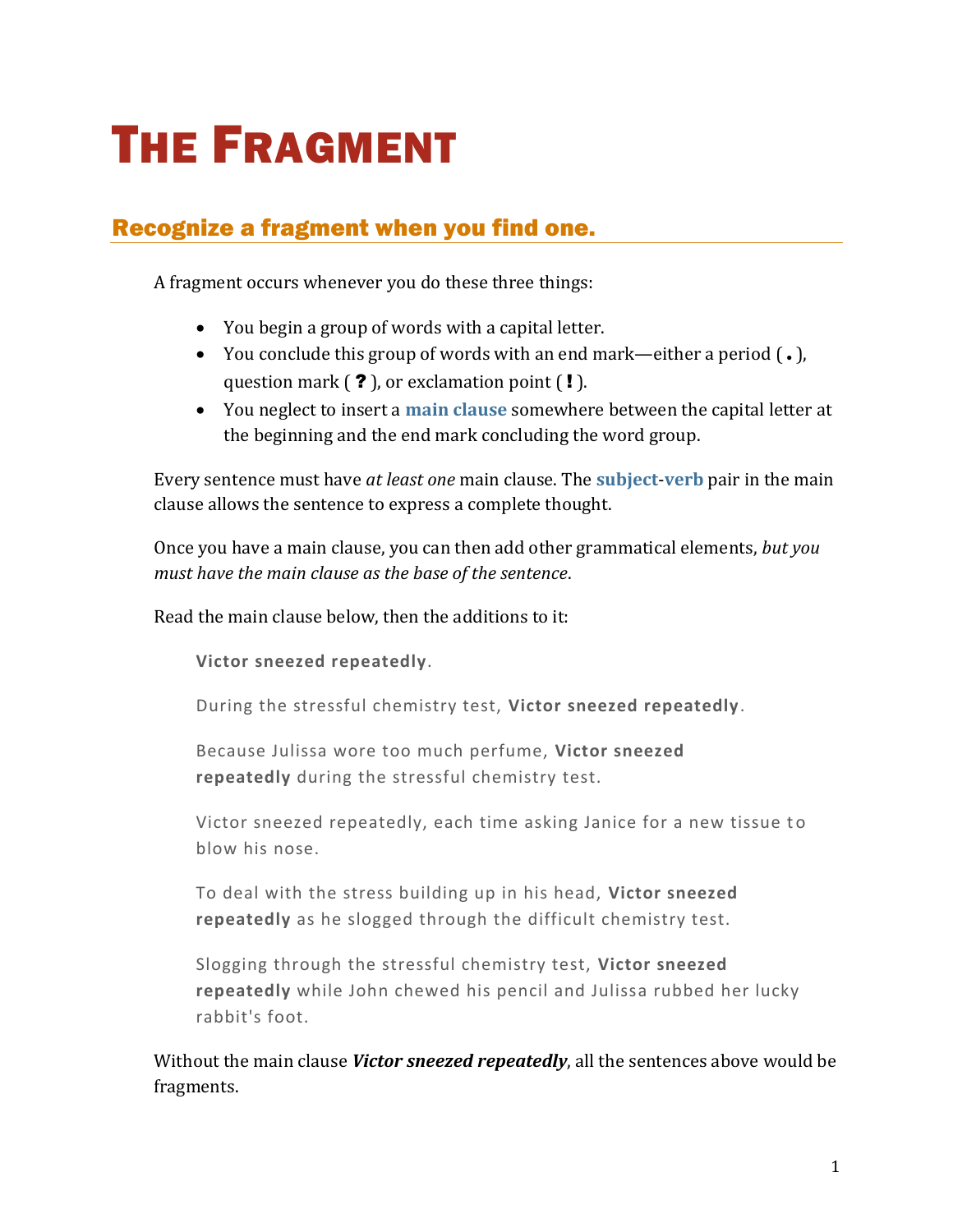## Recognize the most common fragments and know how to fix them.

Fragments result when you punctuate certain word groups as if they are **[complete](https://chompchomp.com/terms/completesentence.htm)  [sentences](https://chompchomp.com/terms/completesentence.htm)**. These word groups are the following: **[subordinate clauses](https://chompchomp.com/terms/subordinateclause.htm)**, **[participle](https://chompchomp.com/terms/participlephrase.htm)  [phrases](https://chompchomp.com/terms/participlephrase.htm)**, **[infinitive phrases](https://chompchomp.com/terms/infinitivephrase.htm)**, afterthoughts, lonely **[verbs](https://chompchomp.com/terms/verb.htm)**, and **[appositives](https://chompchomp.com/terms/appositive.htm)**.

You will always have multiple options when fixing a fragment. Frequently, you can attach the fragment either to the front or to the end of a nearby **[main clause](https://chompchomp.com/terms/mainclause.htm)**. Another option is to add whatever words will give the fragment its own mandatory main clause.

Below you will find examples of different fragments and the revisions that they require to become complete sentences.

#### SUBORDINATE CLAUSE FRAGMENTS

A **[subordinate clause](https://chompchomp.com/terms/subordinateclause.htm)** contains a **[subordinate conjunction](https://chompchomp.com/terms/subordinateconjunction.htm)**, a **[subject](https://chompchomp.com/terms/subject.htm)**, and a **[verb](https://chompchomp.com/terms/verb.htm)**. Because this type of clause does not express a complete thought, it cannot stand alone as a **[complete sentence](https://chompchomp.com/terms/completesentence.htm)**.

Read this example:

Flooring the accelerator, Juan wove through the heavy traffic. **As his ex-girlfriend Gigi chased him down the interstate**.

These are possible revisions:

Flooring the accelerator, Juan weaved through the heavy traffic **as his ex-girlfriend Gigi chased him down the interstate** .

**As his ex-girlfriend Gigi chased him down the interstate** , Juan floored the accelerator, weaving through the heavy traffic.

Flooring the accelerator, Juan weaved through the heavy traffic. **In hot pursuit was his ex-girlfriend Gigi, who was chasing him down the interstate***.*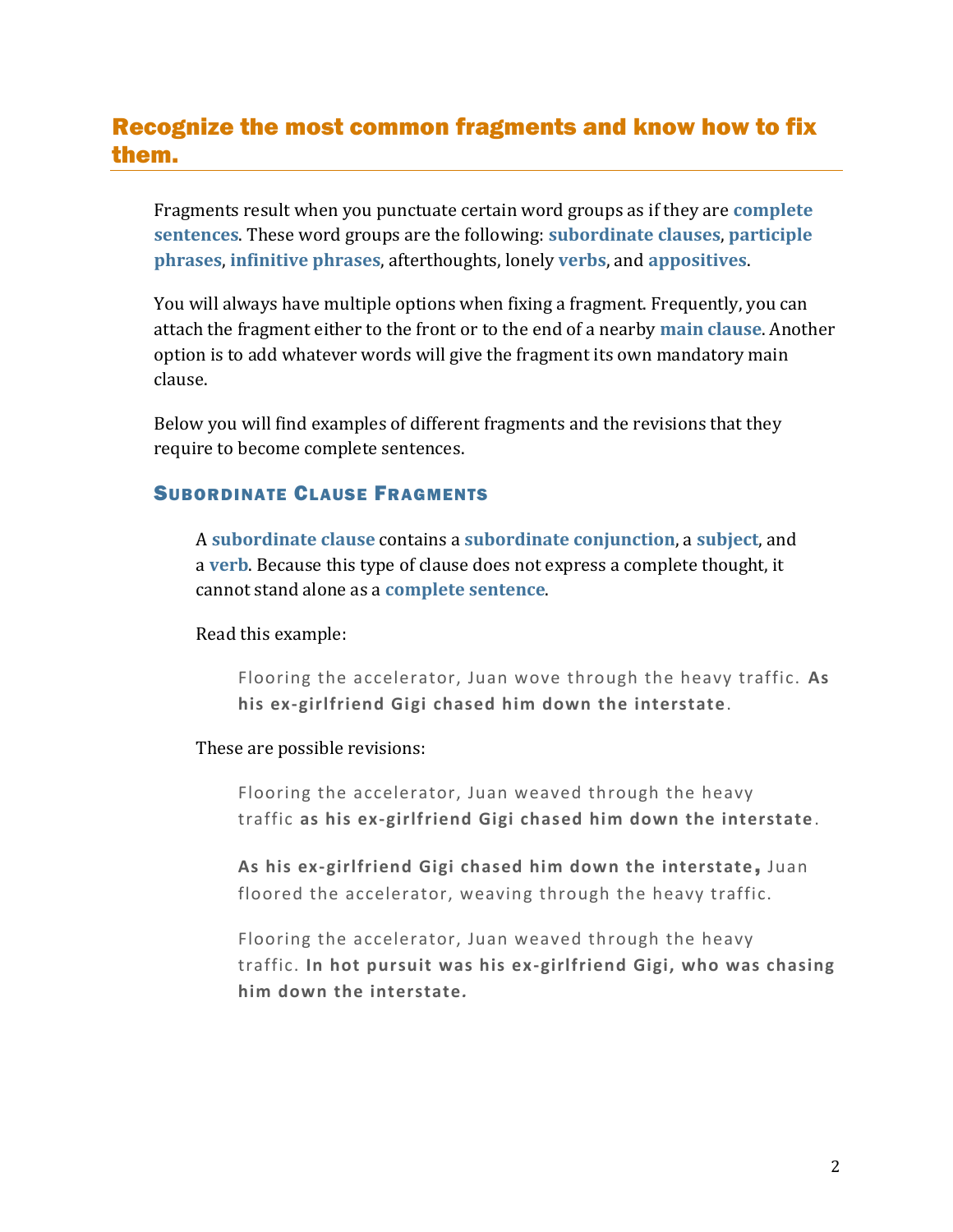#### PARTICIPLE PHRASE FRAGMENTS

A **[participle phrase](https://chompchomp.com/terms/participlephrase.htm)** usually begins with an *ing* or *ed* word. In the case of **[irregular verbs](https://chompchomp.com/rules/irregularrules01.htm)**, an irregular past participle, like *burnt* or *spoken*, will begin the phrase.

Here is a participle phrase impersonating a complete sentence:

Aunt Olivia always wears a motorcycle helmet. **Worrying that a**  meteor or chunk of space debris will conk her on the head.

These are possible revisions:

**Worrying that a meteor or chunk of space debris will conk her on the head**, Aunt Olivia always wears a motorcycle helmet.

**Because she worries that a meteor or chunk of space debris will conk her on the head**, Aunt Olivia always wears a motorcycle helmet.

Aunt Olivia always wears a motorcycle helmet. **She worries that a meteor or chunk of space debris will conk her on the head.**

#### INFINITIVE PHRASE FRAGMENTS

An **[infinitive phrase](https://chompchomp.com/terms/infinitivephrase.htm)** will begin with an **[infinitive](https://chompchomp.com/terms/infinitive.htm)** (**TO + VERB**).

Here is an infinitive phrase masquerading as a complete sentence:

Jiggling his foot nervously, Patrick sat in the provost's office. **To explain why he had brought Squeeze, his seven-foot pet python, to Professor Parker's English class.**

These are possible revisions:

Jiggling his foot nervously, Patrick sat in the provost's office **to explain why he had brought Squeeze, his seven-foot pet python, to Professor Parker's English class**.

**To explain why he had brought Squeeze, his seven-foot pet python, to Professor Parker's English class**, Patrick sat in the provost's office, jiggling his foot nervously.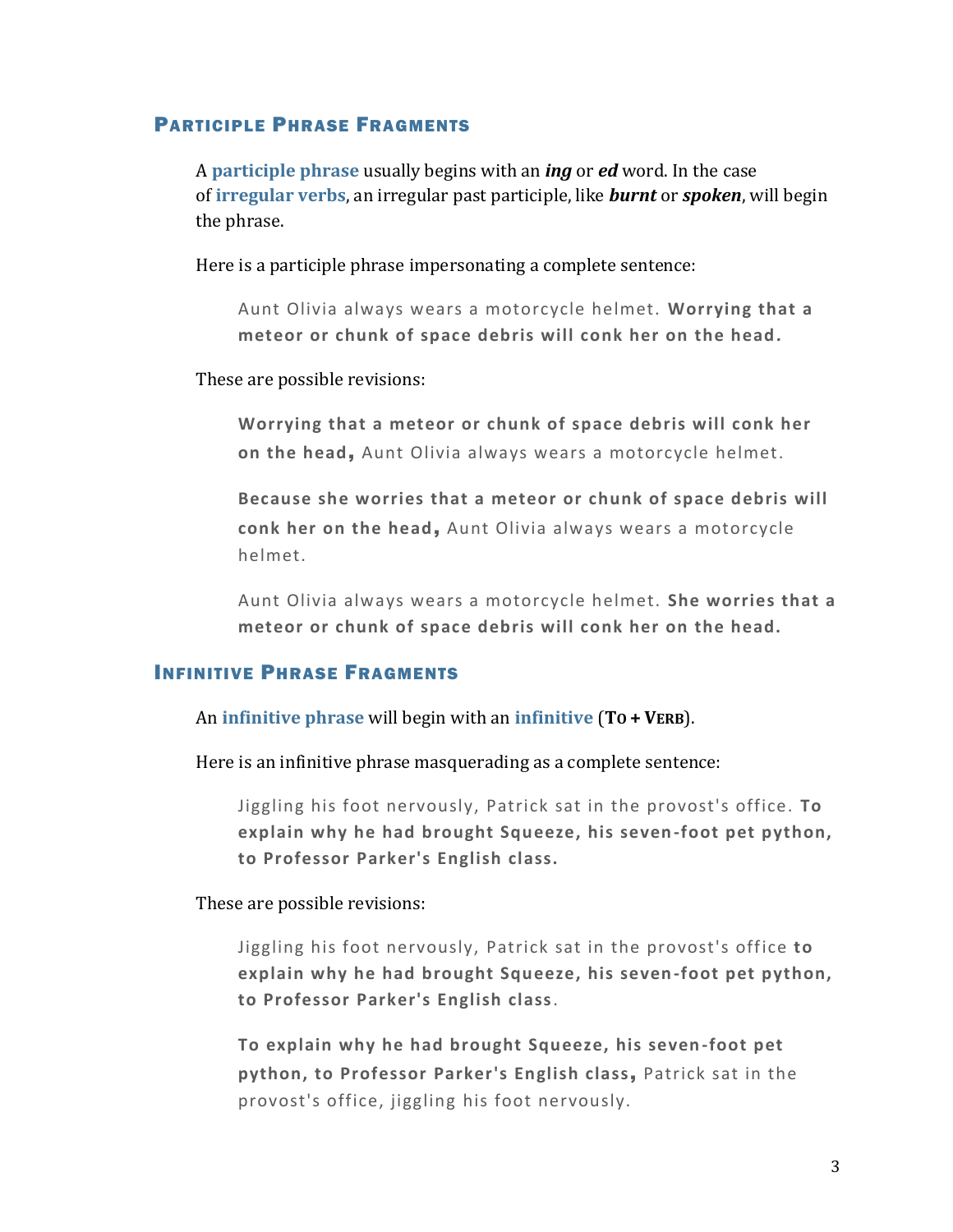Jiggling his foot nervously, Patrick sat in the provost's office. **He needed to explain why he had brought Squeeze, his seven -foot pet python, to Professor Parker's English class.**

#### AFTERTHOUGHT FRAGMENTS

Afterthought fragments begin with the following transitions: *especially*, *for example*, *for instance*, *like*, *such as*, *including*, *excluding*, and *except*.

These transitions frequently introduce good details that the writer is providing for information that occurred earlier in the paragraph.

Read the afterthought fragment that follows:

Jacob has several ways to annoy his professors. **Such as rolling his eyes, smirking, reading supermarket tabloids during lecture, folding handouts into paper airplanes, and drawing caricatures on his desk.**

These are possible revisions:

Jacob has several ways to annoy his professors, **such as rolling his eyes, smirking, reading supermarket tabloids during lecture, folding handouts into paper airplanes, and drawing caricatures on his desk**.

**Rolling his eyes, smirking, reading supermarket tabloids during lecture, folding handouts into paper airplanes, and drawing caricatures on his desk** are the many ways that Jacob annoys his professors.

Jacob has several ways to annoy his professors. **For example, he rolls his eyes, smirks, reads supermarket tabloids during lecture, folds handouts into paper airplanes, and draws caricatures on his desk.**

#### LONELY VERB FRAGMENTS

Lonely verb fragments occur when the **[subject](https://chompchomp.com/terms/subject.htm)**, a necessary component of a **[main clause](https://chompchomp.com/terms/mainclause.htm)**, is missing.

Consider this example: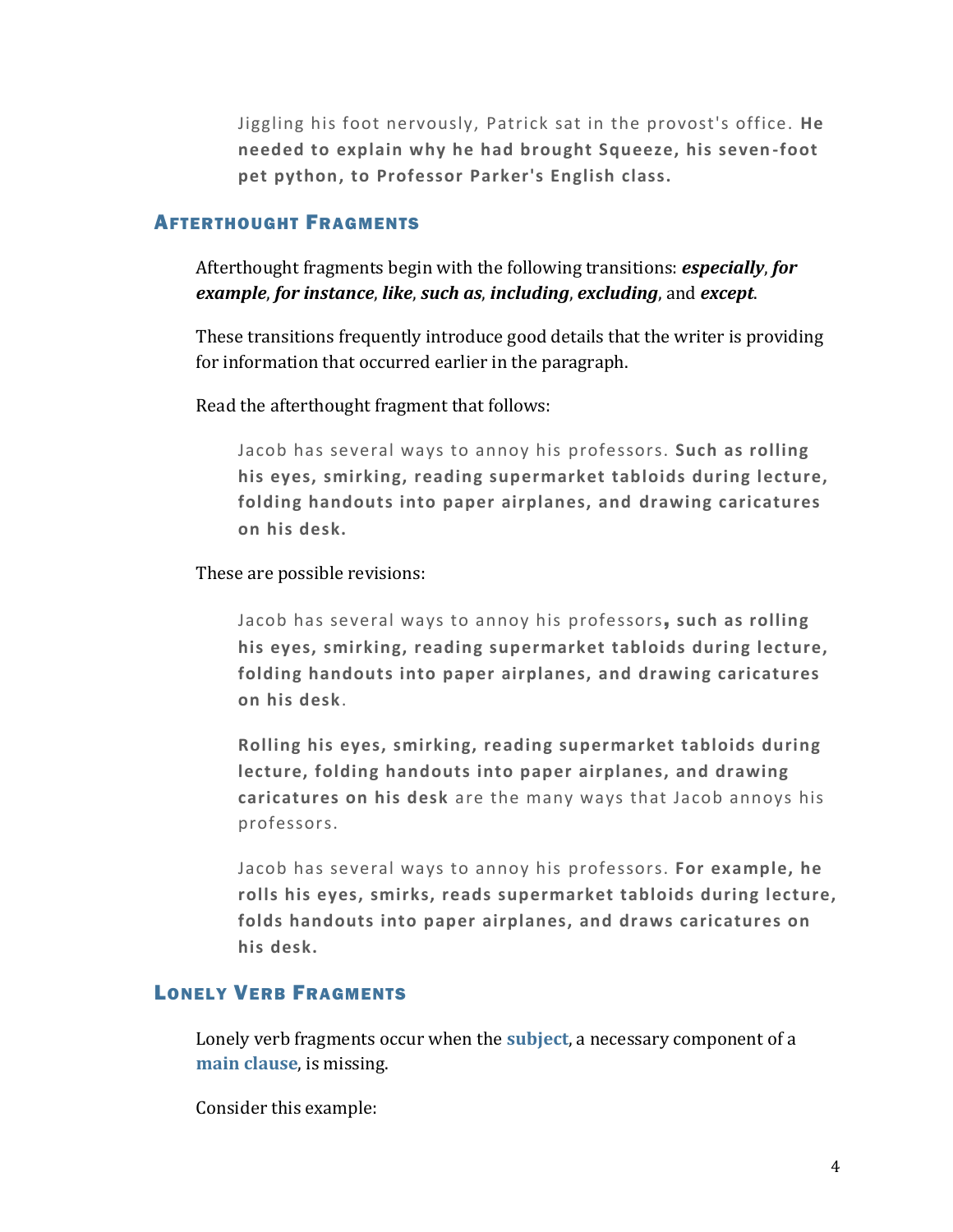After dinner, Mike and Pat leave their dirty dishes on the back patio. **And let the raccoons, opossums, and armadillos that visit the yard eat the leftovers***.*

These are possible revisions:

After dinner, Mike and Pat leave their dirty dishes on the back patio **and let the raccoons, opossums, and armadillos that visit the yard eat the leftovers**.

After dinner, Mike and Pat leave their dirty dishes on the back patio **so that the raccoons, opossums, and armadillos that visit the yard can eat the leftovers**.

After dinner, Mike and Pat leave their dirty dishes on the back patio. **They enjoy letting the raccoons, opossums, and armadillos that visit the yard eat the leftovers.**

#### APPOSITIVE FRAGMENTS

An **[appositive](https://chompchomp.com/terms/appositive.htm)** is a word or group of words that renames a **[noun](https://chompchomp.com/terms/noun.htm)** right beside it. Because an appositive does not contain a **[main clause](https://chompchomp.com/terms/mainclause.htm)**, it cannot stand alone as a **[complete sentence](https://chompchomp.com/terms/completesentence.htm)**.

Read the example below:

When Dustin pulled into the driveway, Alicia admired his flashy new car. **A red convertible with fancy rims and fuzzy dice hanging from the rearview mirror.**

These are possible revisions:

When Dustin pulled into the driveway, Alicia admired his flashy new car, **a red convertible with fancy rims and fuzzy dice hanging from the rearview mirror**.

Alicia admired Dustin's flashy new car, **a red convertible Mustang with fancy rims and fuzzy dice hanging from the rearview mirror**, when it pulled into the driveway.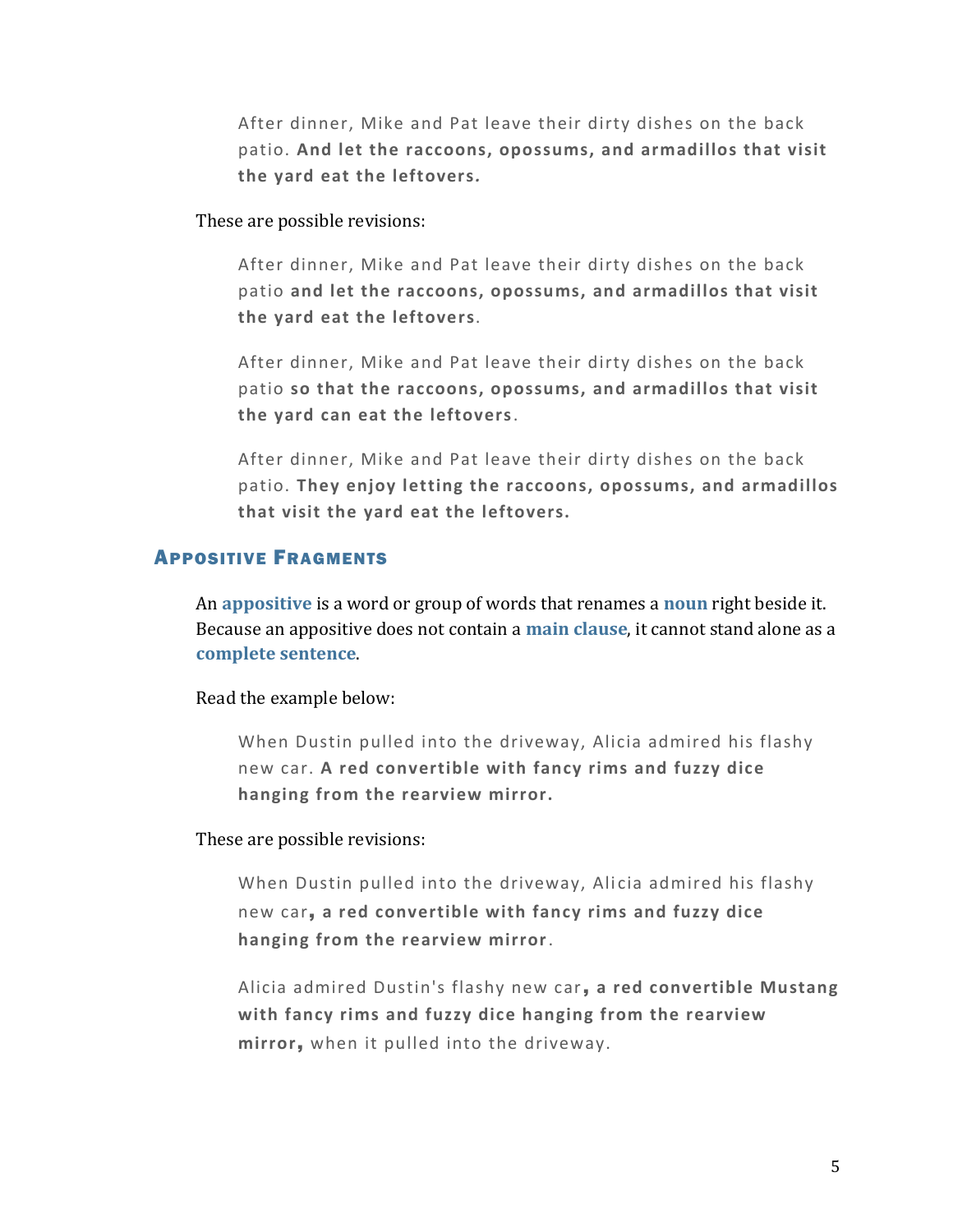When Dustin pulled into the driveway, Alicia admired his flashy new car. **Dustin recently bought a red convertible with fancy rims and fuzzy dice hanging from the rearview mirror.**

### Understand the concept of an intentional fragment.

Occasionally, writers will include an intentional fragment to emphasize a point. Read the example below:

Because the milk carton was empty, Paul poured orange juice on his bowl of cereal. **What a dork!**

Intentional fragments are not grammar errors. They can, however, get you into trouble if you are a beginning writer. Your teachers might think that any fragment in your composition is evidence that you do not understand the concept of a **[complete](https://chompchomp.com/terms/completesentence.htm)  [sentence](https://chompchomp.com/terms/completesentence.htm)**. Before you include an intentional fragment in a piece of writing, you should ask your teachers if they will mind.

## Proofread for fragments effectively.

If you notice that your teachers are constantly marking fragments in your compositions, you should try this effective proofreading trick to get the problem under control: Read your composition backwards.

Rather than starting with the first sentence and reading through the piece in a normal fashion, begin with the last sentence and work your way back to the top. This way, the sentences will not flow together. You will instead analyze each sentence as an individual unit. A word group that does not express a complete thought will stand out so that you can catch it and fix the problem.

Read this short paragraph which contains an afterthought fragment embedded in it:

David will eat anything on a dare. We have watched him consume many nauseating things. For example, broccoli dipped in chocolate sauce, a raw fish head with the eyes intact, and a handful of live earthworms. Sharon has to close her eyes, and I've had to fight the urge to gag.

If you read the paragraph backwards, starting with the last sentence first, the fragment announces itself: